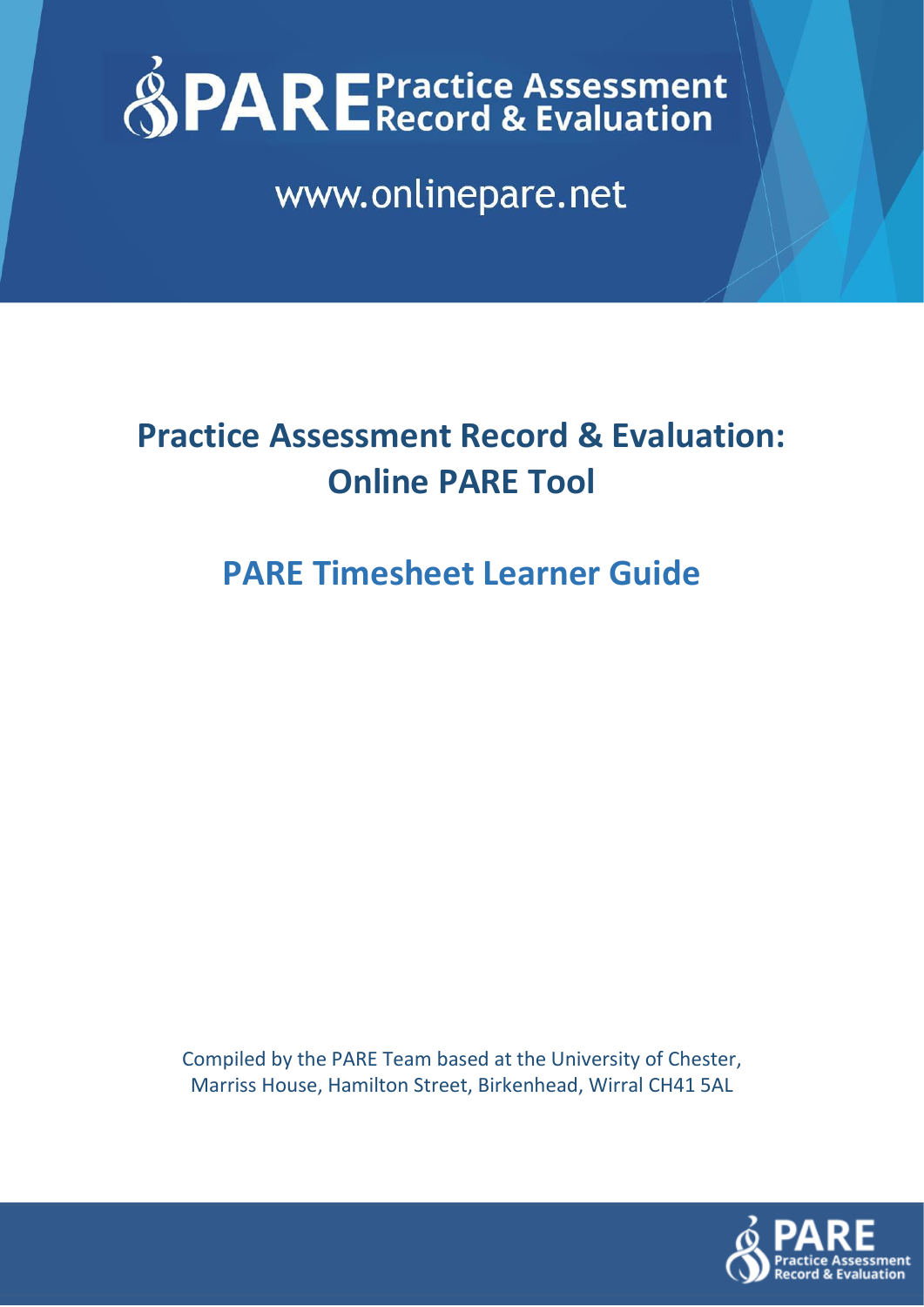## **Practice Assessment Record & Evaluation: Online PARE Tool**

## **PARE Timesheet Learner Guide**

Version 1.1 Publication Date: January 2021

Produced By: Online PARE Team, University of Chester, Marris House Birkenhead, Wirral, CH41 5AL ©OnlinePARE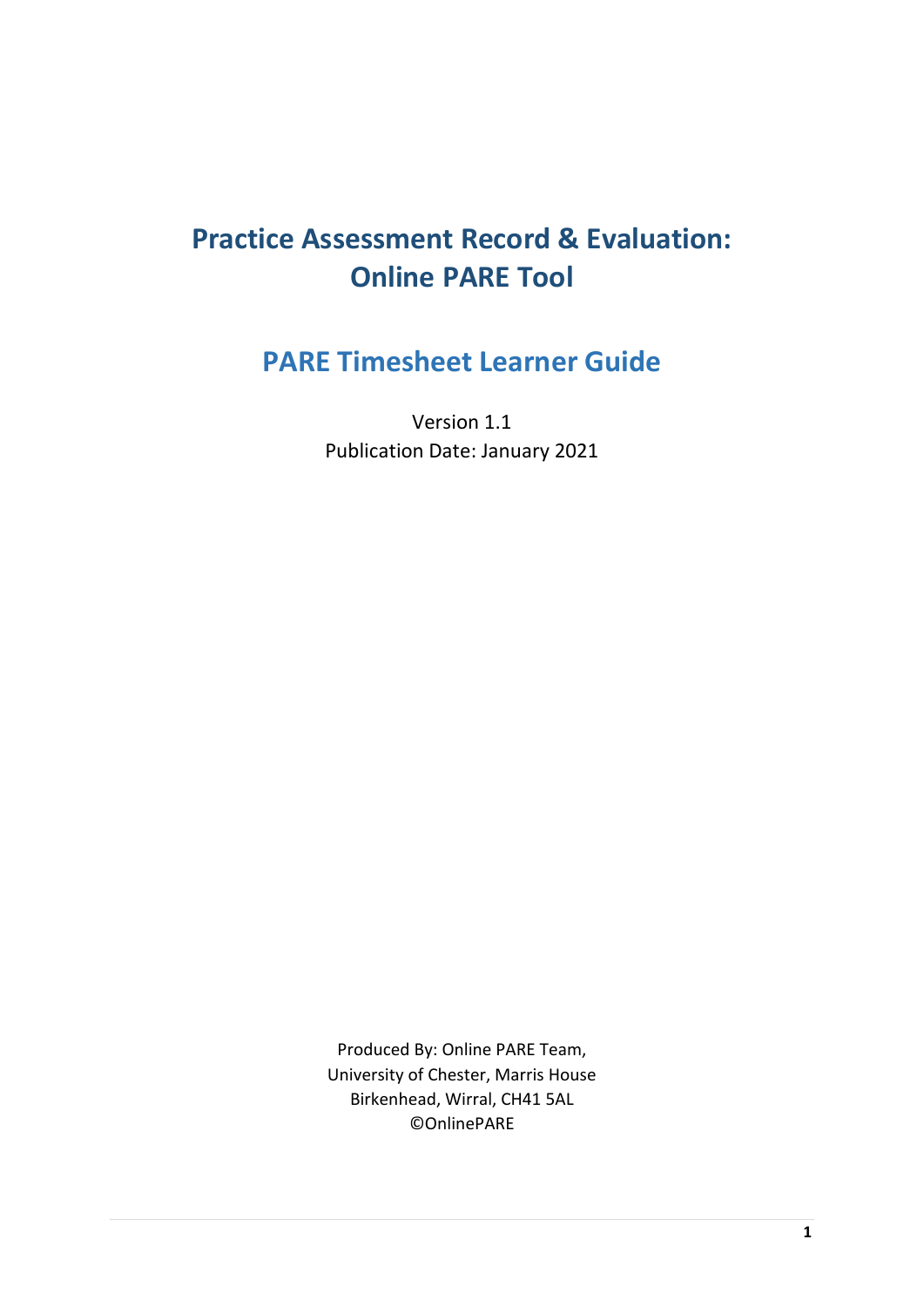# **Contents**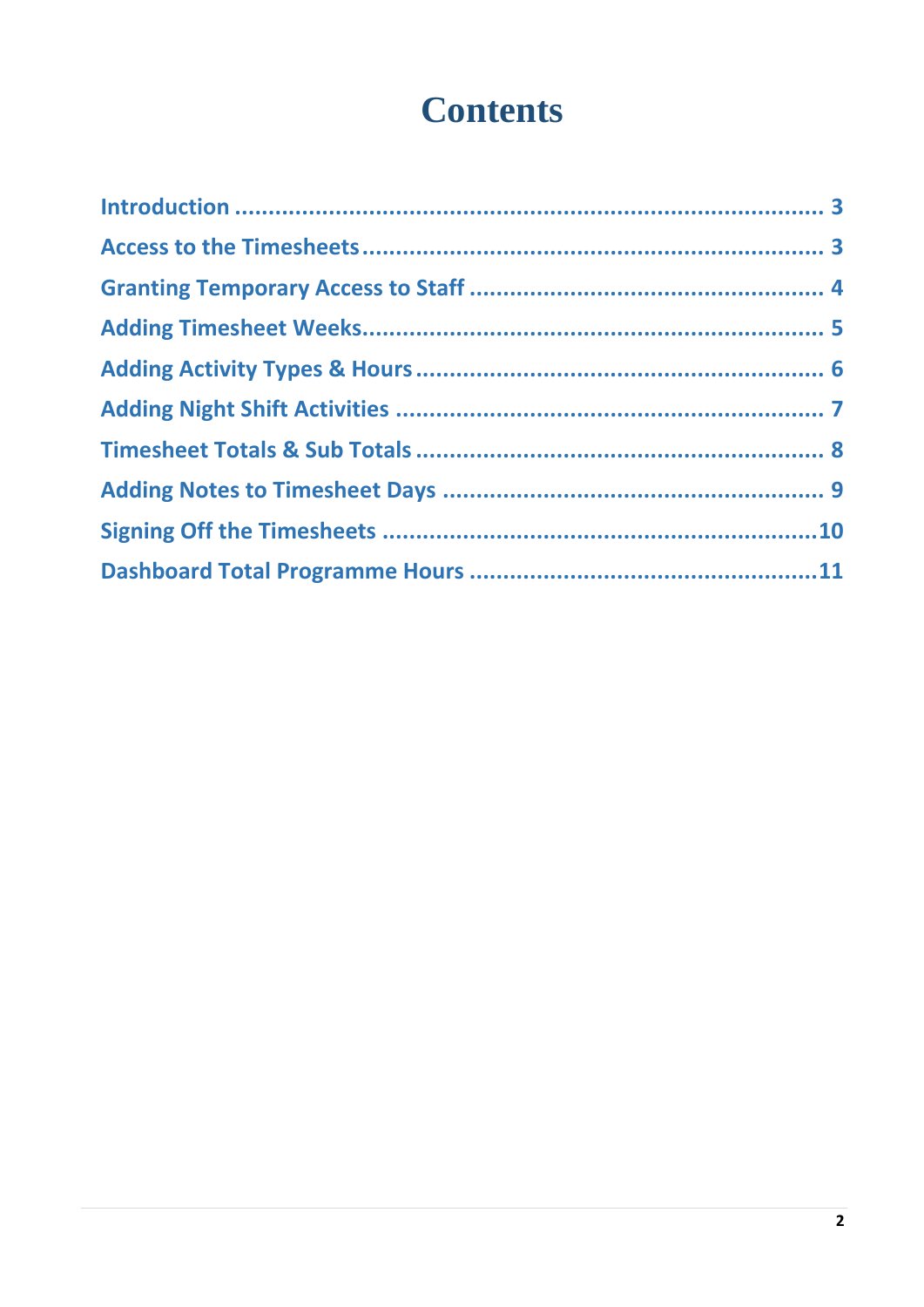### <span id="page-3-0"></span>**Introduction**

The PARE 'multi-activity' timesheet, launched in 2020, replaces the original PARE timesheet and includes greater flexibility in time recording on placements. One of the main enhancements is the facility to be able to record hours for more than one activity type per shift, which is now a requirement for some University programmes. The design and layout have also been enhanced for clarity of display, and a new auto-save feature saves the data as it is input onto the timesheet. The new timesheets are very intuitive to use, and include the following enhancements:

- All timesheets, both the new multi-activity timesheet and the original PARE timesheets if assigned to earlier placements, are now accessed from the one location on the PARE Dashboard, the Timesheets section.
- The weeks are automatically populated on a newly assigned multi-activity timesheet, according to the placement start and end dates.
- The weeks can be 'expanded' and 'minimised' to arrange the data display more efficiently.
- The days of the week display vertically instead of horizontally.
- More than one type of activity for time-recording can be input for each day if required, and each activity may display a signature for practice or academic staff to sign off the activity.
- Night shift activities can be recorded so that hours are entered for the exact day for which the activity took place - to enable accurate recording of completed practice hours on a daily and weekly basis.
- An Unsigned Activities indicator is displayed against timesheet weeks with activities awaiting sign off. A message is also displayed in the Timesheet section of the Dashboard if the current timesheet has activities awaiting sign off.
- Notes can be recorded against each day of the timesheet.
- The data auto-saves as it is input.
- The new Dashboard Programme Totals section display clearly distinguishable total practice hours, and total theory hours (if applicable), for the whole programme. For some programmes, sub-totals by programme year are also displayed, and additional programme hours if entered on the programme Mark Sheets.

This Guide provides guidance for the use of the new multi-activity timesheets. You can also access further details on PARE functionality in general, in the PARE Learner Guide which can be accessed from your PARE dashboard.

### <span id="page-3-1"></span>**Access to the Timesheets**

The new style timesheets are displayed in the 'Timesheets' section of your PARE dashboard. If you have used the original PARE timesheet for previous placements, then these are also accessed in this section. The details for the most recently assigned timesheet display by default when you first login to your PARE account. To select a different timesheet, click on the Placement drop-down list selector, at the top of the Timesheets section: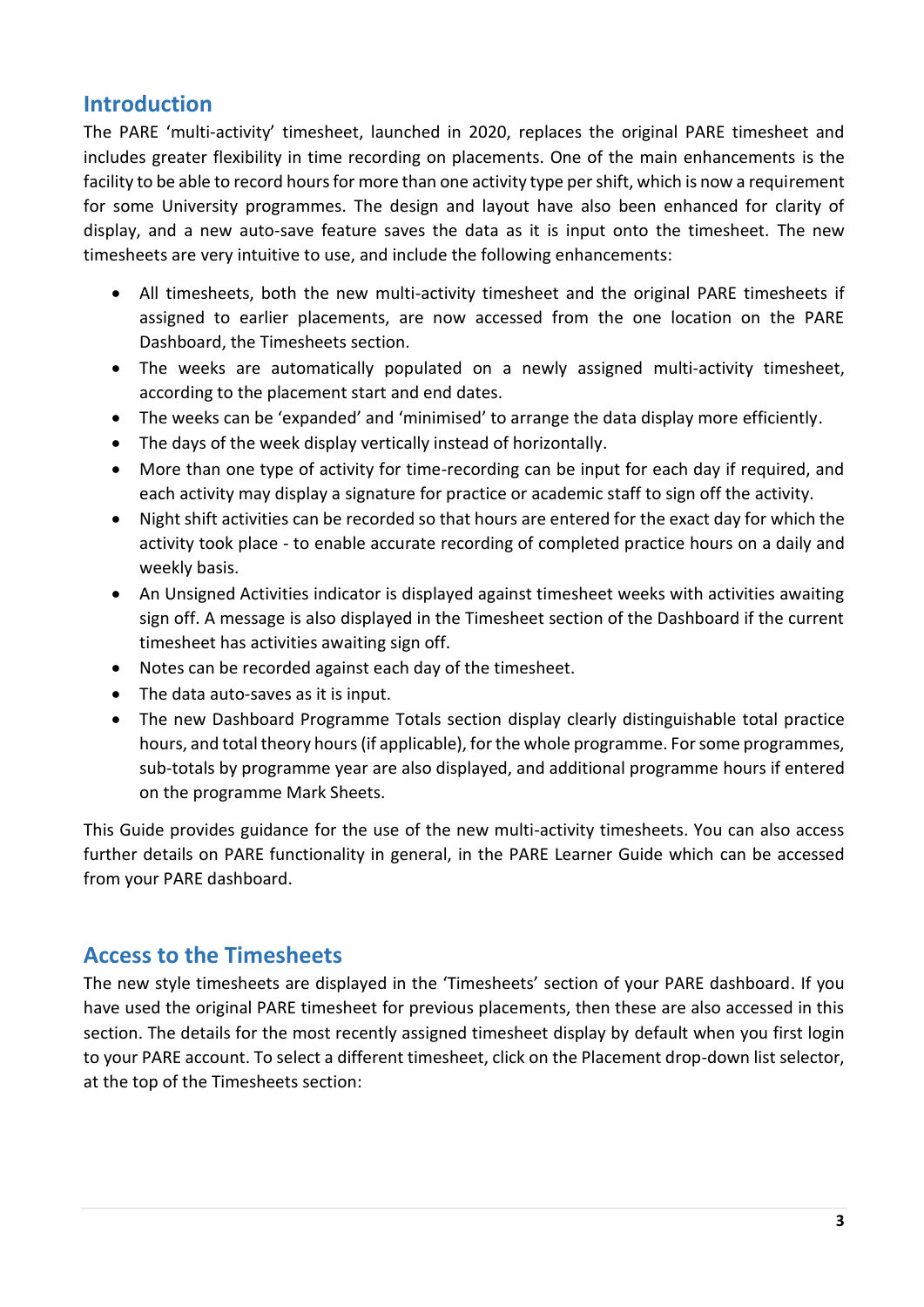| Timesheet          |                        |                                                         |                          |                       |
|--------------------|------------------------|---------------------------------------------------------|--------------------------|-----------------------|
| Section of         | <b>Timesheets</b>      |                                                         |                          | Placement             |
| Dashboard          | <b>Placement:</b>      | Demo Hospital - Ward 5 (20th Sep 2020 => 30th Sep 2020) | $\overline{\phantom{a}}$ | Timesheet<br>Selector |
| Placement          | Start:                 | 20th Sep 2020                                           |                          |                       |
| Dates              | End:                   | 30th Sep 2020                                           |                          |                       |
|                    | <b>Practice Hours</b>  | 7h 30m                                                  |                          |                       |
| Timesheet's        | <b>Theory Hours</b>    | 0h 00m                                                  |                          |                       |
| <b>Total Hours</b> | <b>Programme Hours</b> | 7h 30m                                                  |                          |                       |

If you have a PAR document on PARE for the placement for which you wish to access the timesheet, you may also access the timesheet from the open PAR Document, by selecting the Timesheet menu item.

Practice Supervisor/Educator access to the new timesheets works in the same way as for the original version of the PARE timesheet. If the final sign off for your timesheet is restricted to the Practice Assessor/Educator higher level of access, then sign off for the timesheet can only be actioned by a member of staff assigned to your placement at this higher access level. However please note that, to support the HEI guidance in response to the Covid19 emergency, there has been a reduction of some higher-level restrictions to open access to additional placement staff with an appropriately validated PARE account. PARE Placement Educator Leads for your placement area, or Placement Senior Administrators for the placement organisation, will be able to assist you with ensuring that staff are assigned to you on PARE with the appropriate level of access.

## <span id="page-4-0"></span>**Granting Temporary Access to Staff**

As for the original version of the PARE timesheet, your timesheet will no longer display on the PARE Dashboard for practice staff four weeks after the end of your placement. If a member of your placement staff requires access to the timesheet after this period, you may grant them temporary access. Please note that you cannot grant a member of staff access as a Practice Assessor/Educator unless they were previously assigned as a Practice Assessor/Educator for your placement. Granting temporary access to the new timesheets works in the same way as the original version. You can do this via the Grant Access link in the top right corner of the Placement Details section of the timesheet (from your own PARE account login):

|                             | <b>O</b> Timesheet                                                                                                                                                                                                                                                                                                                                                                                                                                                                                                             |                                                                              |       |
|-----------------------------|--------------------------------------------------------------------------------------------------------------------------------------------------------------------------------------------------------------------------------------------------------------------------------------------------------------------------------------------------------------------------------------------------------------------------------------------------------------------------------------------------------------------------------|------------------------------------------------------------------------------|-------|
|                             | <b>Timesheet Details</b>                                                                                                                                                                                                                                                                                                                                                                                                                                                                                                       | <b>A</b> Export PDF   <i>A</i> History   $\clubsuit$ Settings / Grant Access | Grant |
| Timesheet                   | • The student is responsible for ensuring this record is completed and submitted to Faculty<br>• Students should complete 37.5 hours each week and MUST NOT exceed 48 hours (including study days)<br>• The Practice Supervisor / Assessor must sign to confirm the student's Practice hours completed at the end of each shift<br>. N.B. It is the Practice Supervisor/Assessor's responsibility to confirm the overall Practice hours completed at the end of the<br>placement, which can be found at the bottom of the page | Access<br>link                                                               |       |
| Placement<br><b>Details</b> | <b>&amp; Student name: Test Nursing</b>                                                                                                                                                                                                                                                                                                                                                                                                                                                                                        | 쌀 Cohort: test                                                               |       |
|                             | <b>血 University: University</b>                                                                                                                                                                                                                                                                                                                                                                                                                                                                                                | <b>■ Module No:</b>                                                          |       |
|                             | Placement: Dummy Ward A1                                                                                                                                                                                                                                                                                                                                                                                                                                                                                                       | <b>m Date:</b> 19th Oct 2020 → 31st Oct 2020                                 |       |
|                             |                                                                                                                                                                                                                                                                                                                                                                                                                                                                                                                                |                                                                              |       |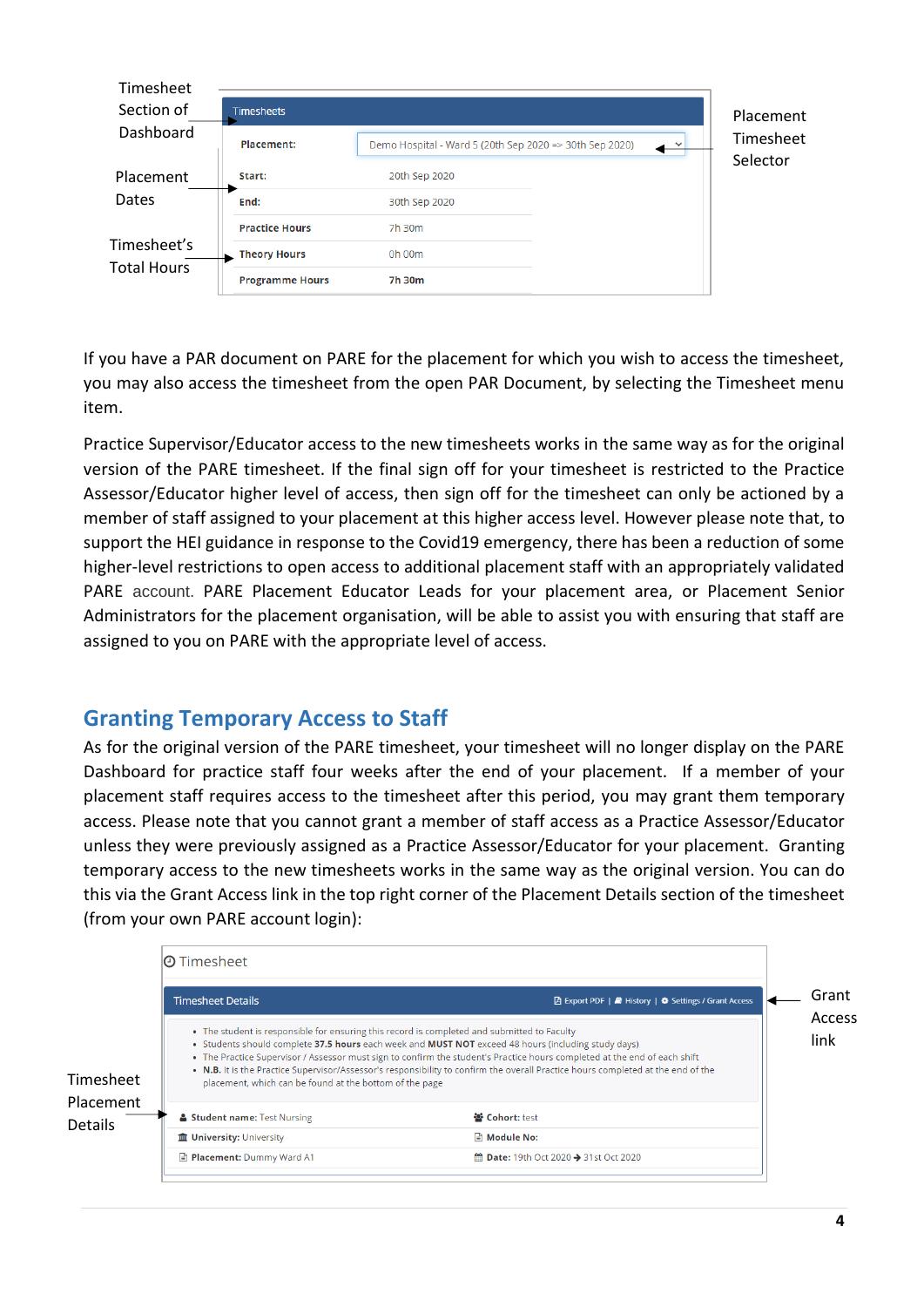## <span id="page-5-0"></span>**Adding Timesheet Weeks**

When a multi-activity timesheet is first set up for your placement on PARE, the weeks are automatically created, defaulting to the weeks between the placement start and end dates. Depending on your programme, it may be possible to add weeks outside of these placement dates, but you should check with your personal tutor or module leader before adding weeks outside of your allocated placement dates.

#### Guidance Notes (programme specific)

Download Timesheet as PDF

|                       | <b>Timesheet Details</b>                  |                                                                                                                      |                                                                                                                                                                                                                                                                                                                                                                                                                                                                                   | <b>A</b> Export PDF   <b>A</b> History   $\Phi$ Settings / Grant Access |
|-----------------------|-------------------------------------------|----------------------------------------------------------------------------------------------------------------------|-----------------------------------------------------------------------------------------------------------------------------------------------------------------------------------------------------------------------------------------------------------------------------------------------------------------------------------------------------------------------------------------------------------------------------------------------------------------------------------|-------------------------------------------------------------------------|
|                       |                                           | . Do not include break and lunch times in completed hours<br>placement, which can be found at the bottom of the page | . The student is assponsible for ensuring this record is completed and submitted to Faculty<br>. Students should complete 37.5 hours each week and MUST NOT exceed 48 hours (including study days)<br>. The Practice Supervisor / Assessor must sign to confirm the student's practice hours completed at the end of each practice activity<br>. N.B. It is the Practice Supervisor / Assessor's responsibility to confirm the overall practice hours completed at the end of the |                                                                         |
| Placement             | <b>&amp; Student name: Test Student1</b>  |                                                                                                                      | 쌀 Cohort: test                                                                                                                                                                                                                                                                                                                                                                                                                                                                    |                                                                         |
| Details.              | <b>Im University:</b> Keele University    |                                                                                                                      | ■ <b>Module No:</b> test                                                                                                                                                                                                                                                                                                                                                                                                                                                          |                                                                         |
| section               | Placement: PARE Hospital - Test Ward      |                                                                                                                      | the Date: 30th Jun 2020 → 14th Jul 2020                                                                                                                                                                                                                                                                                                                                                                                                                                           |                                                                         |
| Available<br>Activity | Q <sub>s</sub> Activity Types:<br>Leave   |                                                                                                                      | Practice, Night Shift, Practice Related Activity, University Theory Hours, Planned Leave, Unplanned Leave, Day Off, Absent, Sick, Special                                                                                                                                                                                                                                                                                                                                         |                                                                         |
| <b>Types</b>          | ■ 巤 Week Commencing: 29th Jun 2020        |                                                                                                                      |                                                                                                                                                                                                                                                                                                                                                                                                                                                                                   | $0h$ Om $\geq$                                                          |
| Default               | <b>■ 篇</b> Week Commencing: 6th Jul 2020  |                                                                                                                      |                                                                                                                                                                                                                                                                                                                                                                                                                                                                                   | Oh Om                                                                   |
| Weeks                 | <b>■ 普</b> Week Commencing: 13th Jul 2020 |                                                                                                                      |                                                                                                                                                                                                                                                                                                                                                                                                                                                                                   | oh om                                                                   |
| (Expand               |                                           |                                                                                                                      |                                                                                                                                                                                                                                                                                                                                                                                                                                                                                   |                                                                         |
| to view)              | + Add week                                |                                                                                                                      |                                                                                                                                                                                                                                                                                                                                                                                                                                                                                   |                                                                         |
|                       |                                           |                                                                                                                      |                                                                                                                                                                                                                                                                                                                                                                                                                                                                                   |                                                                         |

Add a Week Button

Click on the 'Add Week' button to open the Add Week pop-up and click in the Week Commencing box. This opens the date selector. Note: Only the first day of the week (a Monday) can be selected, with the highlighted date defaulting to the nearest Monday. Select whichever Monday date is required (weeks already added to the timesheet will not be selectable) and then click the Add Week button:



The new week will appear on your timesheet and in the correct date order.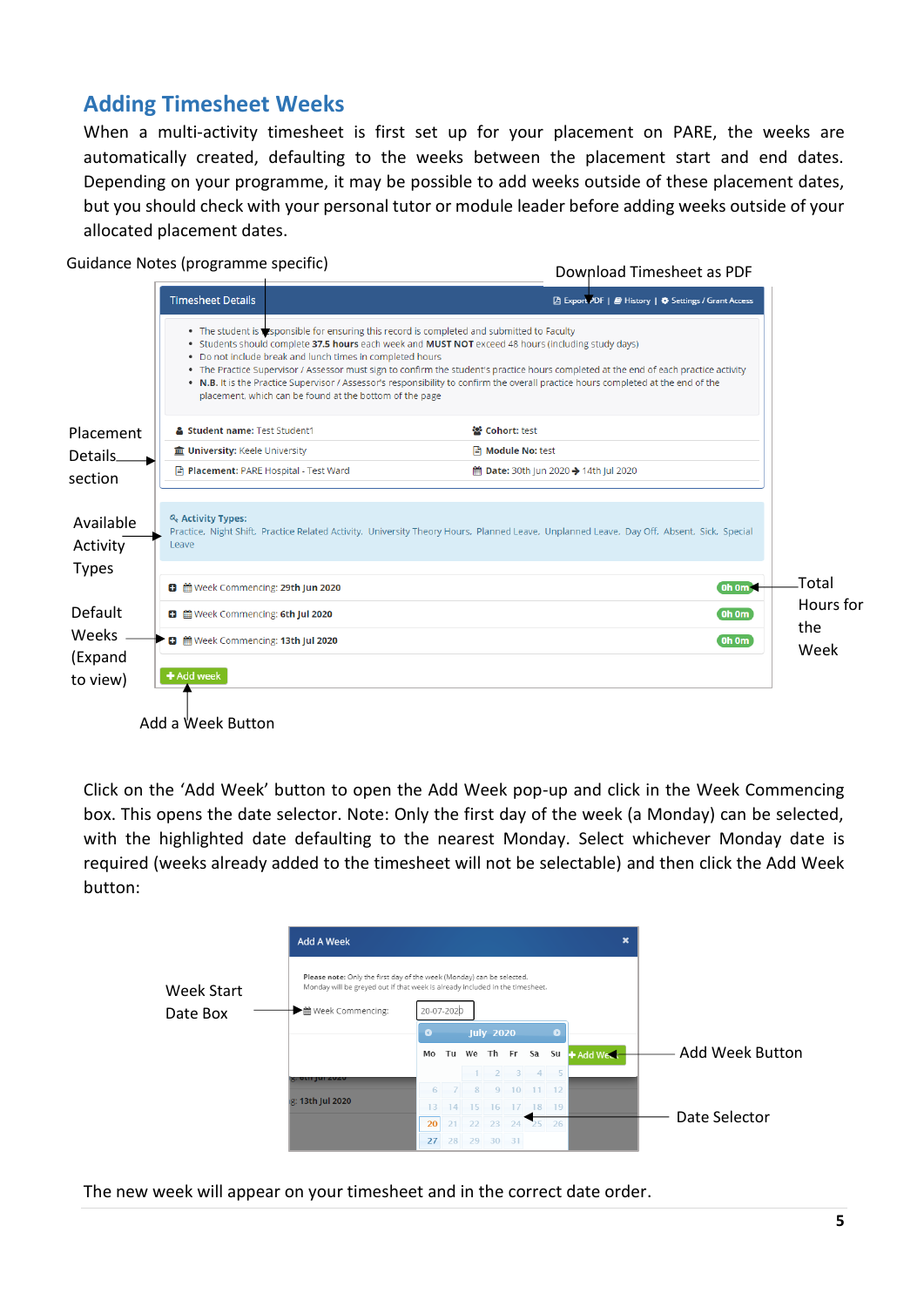## <span id="page-6-0"></span>**Adding Activity Types & Hours**

Click on the expand icon (the plus symbol) to the left of the required week on the timesheet to open the week to show the days. One 'Activity Type' box is displayed for the day by default. If you need to add another activity type for the same day (i.e. if you are recording hours for more than one activity for your shift), then click on the 'Add Activity' link and you will see another Activity Type box displayed for that day. You can add activity types up to the maximum number set for your programme (the default limit for most programmes is five). If you need to record more activities than the maximum, you will need to contact your education provider.

|          | Q <sub>s</sub> Activity Types:<br>Leave | Practice, Night Shift, Practice Related Activity, University Theory Hours, Planned Leave, Unplanned Leave, Day Off, Absent, Sick, Special |
|----------|-----------------------------------------|-------------------------------------------------------------------------------------------------------------------------------------------|
| Expanded |                                         | $Oh om$<br>■ till Week Commencing: 29th Jun 2020                                                                                          |
| Week     |                                         |                                                                                                                                           |
|          | <b>Monday</b><br>29th Jun 2020          | <b>Activity Type</b>                                                                                                                      |
|          | Note:<br>+ Add/Edit Note                | - Activity Type -<br>$\checkmark$<br><b>*</b> Remove Activity                                                                             |
| Add      |                                         | + Add Activity                                                                                                                            |
| Activity |                                         |                                                                                                                                           |
|          | <b>Tuesday</b><br>30th Jun 2020         | <b>Activity Type</b>                                                                                                                      |
|          | Note:<br>+ Add/Edit Note                | - Activity Type -<br>$\checkmark$<br><b>*</b> Remove Activity                                                                             |

Remove Activity

To select the activity type for which you wish to record hours, click on the Activity Type box and select the required activity from the drop-down selector. Note that you do not need to click a 'Save' button for changes to the multi-activity timesheet for the changes to be saved. To remove an activity type entered in error, and that has not been signed, just click on the 'Remove Activity' link. If the activity is an activity that has been entered previously, and has since been signed off, you will need to unlock the signature for the activity first (see later section on signing off the timesheet in this Guide).

NB: Any information you add to the multi-activity timesheet is auto-saved. You do not need to click a 'Save' button.



On selecting the activity type, the name will display in the Activity Type box, and if the activity is a type of activity for which hours must be recorded, then the Start Time, End Time and Hours boxes (the Hours box is to record the activity length) boxes will display next to the activity. Some activity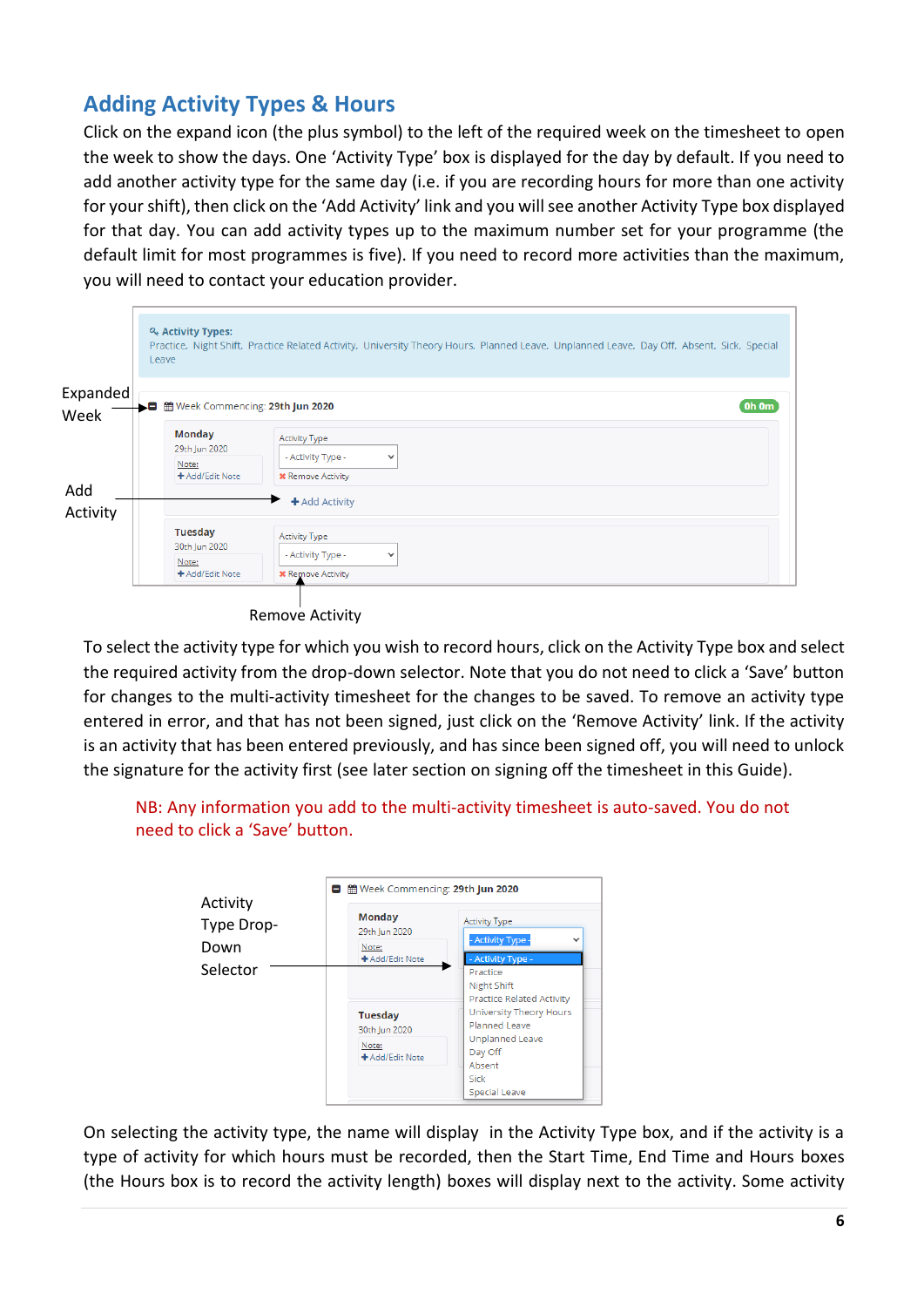types, such as 'Day Off' will not require hours to be recorded and will therefore display no additional boxes next to the Activity Type. Some activities may just display the Hour box as they will always be for the same number of hours (a 'Study Day' activity for example). This will depend on the activity recording requirements of your programme.



For activity types displaying a Start Time and End Time, click on the box in each case, to open the time selector. The time may be incremented or decremented from the default start and end times as required. The minutes part of the time may be incremented or decremented in 5-minute intervals (the original version of the PARE timesheet increments/decrements in 15-minute intervals).

|                  | ■ @ Week Commencing: 29th Jun 2020        |                                            |              |                              |                 |       |                                                           | Oh Om |
|------------------|-------------------------------------------|--------------------------------------------|--------------|------------------------------|-----------------|-------|-----------------------------------------------------------|-------|
| Time<br>Selector | Monday<br>29th Jun 2020<br>Note:          | <b>Activity Type</b><br>Practice           | $\checkmark$ | <b>Start Time</b><br>8:55    | <b>End Time</b> | Hours | & Practice<br><b>Supervisor/Assessor</b><br>Unsigned<br>Í |       |
|                  | + Add/Edit Note                           | <b>*</b> Remove Activity<br>+ Add Activity |              | ㅅ<br>∧<br>55<br>8            |                 |       |                                                           |       |
|                  | <b>Tuesday</b><br>30th Jun 2020<br>$\sim$ | <b>Activity Type</b><br>- Activity Type -  | $\checkmark$ | $\checkmark$<br>$\checkmark$ |                 |       |                                                           |       |

The Hours value initially defaults to the activity length, i.e. the length of time between the entered start and end times for the activity, unless the timesheet for your programme has been set up to autodeduct breaks in which case the appropriate break duration will automatically be deducted. You will be able to enter the Hours box to amend the defaulted value if required. If a minimum or maximum activity length has been set by your education provider for an activity type, then it will not be possible to enter less (for a minimum limit) or more (for a maximum limit) than the specified limits. If the activity length for an activity type must always be the same, then the minimum and maximum settings will be the same to require entry of a fixed activity length.

## <span id="page-7-0"></span>**Adding Night Shift Activities**

The recording of nightshift activities can now be recorded so that the hours are entered for the exact day for which the activity took place. This will enable accurate recording of completed practice hours on a daily and weekly basis, where these hours include night shift hours.

To record a nightshift which spans two days (for example 19:30 to 00:00 on Monday and 00:00 to 07:30 on the Tuesday), the shift will therefore be entered as a separate entry for each of the days. The hours up until midnight are entered as an activity for the first day that the night shift falls on, whilst the hours that are completed after midnight, are entered as an activity for the following day. See an example of a 10-hour night shift spanning across two days, in the following screenshot: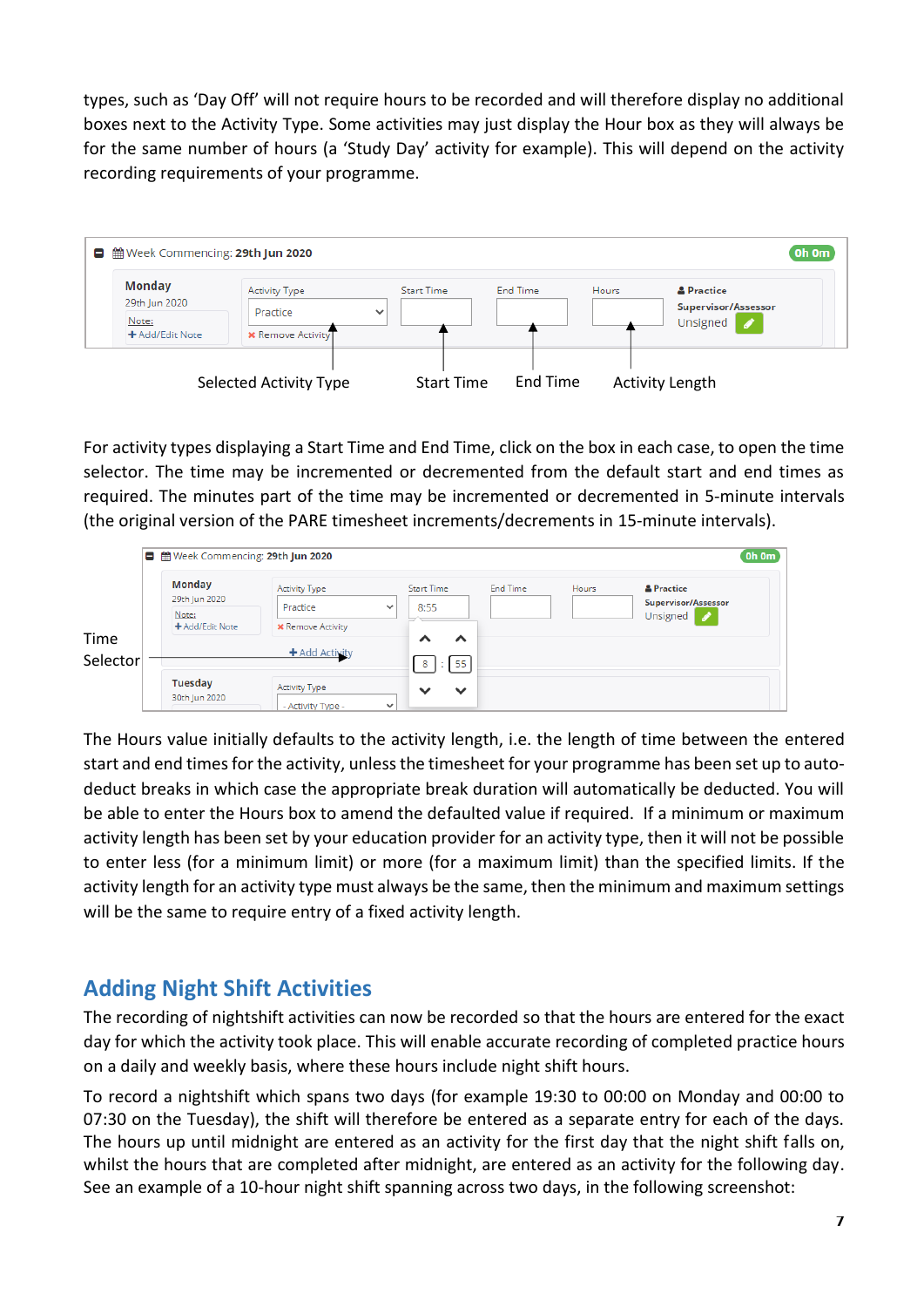#### Activity hours for the first day of the Night Shift

| <b>Monday</b><br>4th Jan 2021<br>Note:<br>+ Add/Edit Note  | Activity Type<br>Night Shift<br><b>*</b> Remove Activity<br>$\pm$ Add Activity | <b>Start Time</b><br>20:00<br>$\checkmark$ | End Time<br>0:00        | <b>Hours</b><br>4:00 | <b>A</b> Practice<br><b>Supervisor/Assessor</b><br>ℐ<br>Unsigned |
|------------------------------------------------------------|--------------------------------------------------------------------------------|--------------------------------------------|-------------------------|----------------------|------------------------------------------------------------------|
| <b>Tuesday</b><br>5th Jan 2021<br>Note:<br>+ Add/Edit Note | <b>Activity Type</b><br>Night Shift<br><b>*</b> Remove Activity                | <b>Start Time</b><br>$\checkmark$<br>0:00  | <b>End Time</b><br>6:00 | Hours<br>6:00        | <b>A</b> Practice<br><b>Supervisor/Assessor</b><br>Unsigned<br>ℐ |

End Time cannot span midnight

Activity hours for the second day of the Night Shift

On entering the first part of the night shift for the hours up until midnight, if you try and enter a shift End Time that is past midnight (i.e. past 00:00), a pop-up message will remind you that you need to record the remainder of the activity in the next day of the timesheet.

### <span id="page-8-0"></span>**Timesheet Totals & Sub Totals**

As you enter your hours, then depending on your programme (and the timesheet default settings), you may notice the hours incrementing for the week, according to the hours entered for each activity.



Activity Hours

In addition, if your programme requires the activity to be signed off first, then the hours will not be included in the total for the week until the activity has been signed by the appropriate member of staff. The display of the Total Hours and Sub Totals for the timesheet works in the same way. Entered hours will not be included in the totals for all activities that have not been signed if your programme requires the activities to be signed off first. Please note that whilst most activities for which hours are recorded are also include the hours in the weekly totals and overall timesheet totals, not all activity hours may be included. Nursing associate programmes, for example, do not include NPH activity hours (Non-Programme Hours) in the weekly totals and Total Programme Hours total and some programmes do not include theory activity hours in the totals.

In addition to the weekly and overall timesheet total, the timesheet will usually display additional Sub Totals. The Sub Totals displayed will depend on your programme. Typical Sub Totals for a nursing timesheet may look like the following example: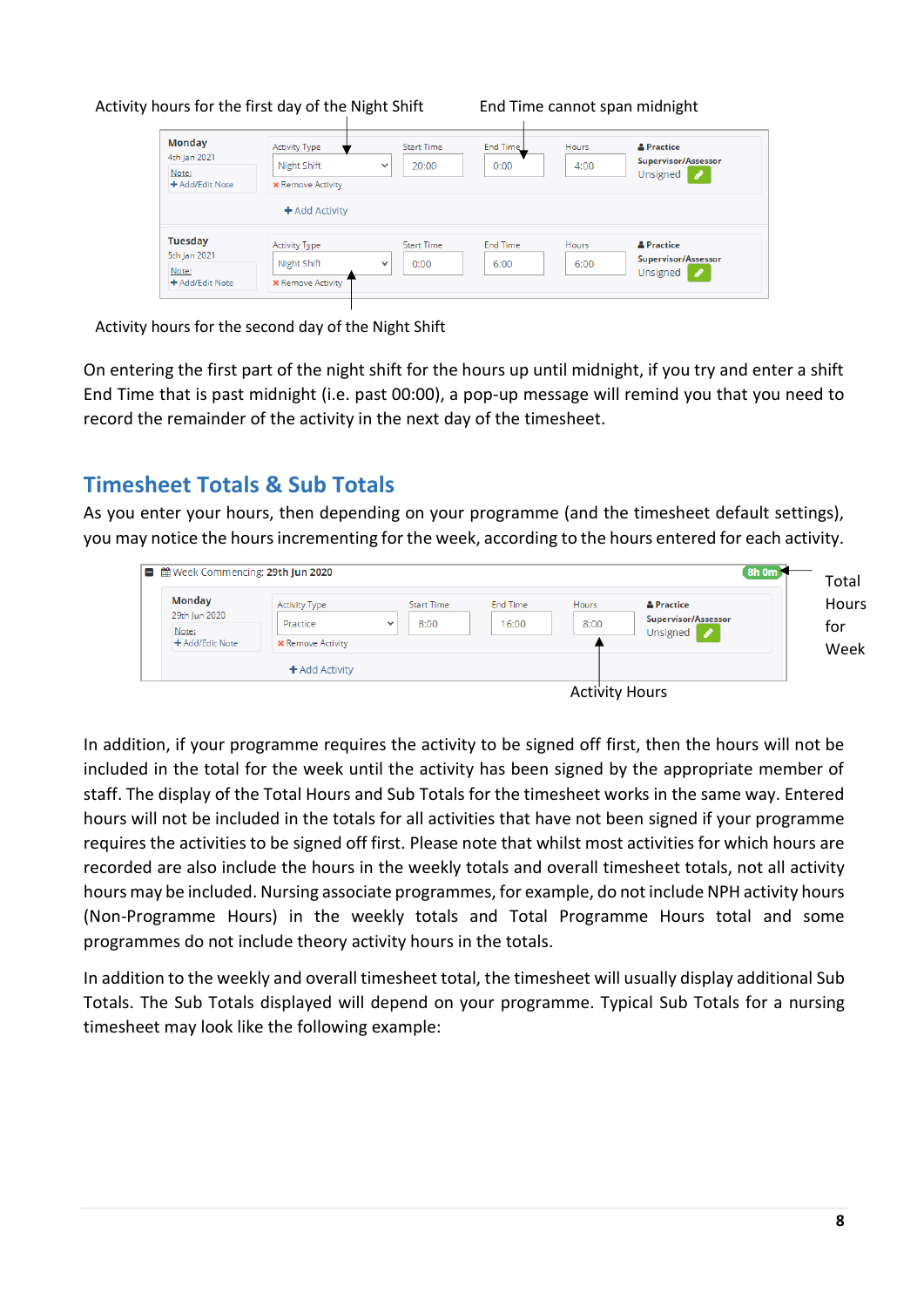|                                                            |                      | Practice Related Activity Hours <sup>0</sup> 6h 0m                                                                                                                                                                                                                                                                       | Total Programme Hours 29h 0m<br>Total Practice Hours <b>0</b> 29h 0m<br>Make Up Hours <sup>0</sup> 0h 0m<br>Night Shift Hours <sup>0</sup> 7h 0m<br>Night Shift: |          | Total<br>Programme<br><b>Hours</b><br>Sub Totals<br>(programme<br>specific) |
|------------------------------------------------------------|----------------------|--------------------------------------------------------------------------------------------------------------------------------------------------------------------------------------------------------------------------------------------------------------------------------------------------------------------------|------------------------------------------------------------------------------------------------------------------------------------------------------------------|----------|-----------------------------------------------------------------------------|
| Timesheet<br>Final<br><b>Declaration</b><br><b>Section</b> | & Learner Signature: | I declare that this form accurately represents the student's Practice hours during the stated period.<br>Please note: The signatures below should only be added at the end of the placement when all weeks have been completed and signed off.<br>All shifts must be signed off before<br>this section can be signed off | Date Signed:                                                                                                                                                     | Unsigned |                                                                             |

Click on the information icons (the 'i' symbol next to right of the Sub Total labels) to open the hint text which displays the activity types that are included in each sub-total. In the nursing timesheet example above, the Total Practice Hours includes the Practice, Practice Related Activity, Night Shift and Make Up activity hours. The Practice Related Activity, Make Up Hours and Night Shift activities also have their own sub-total, and a count of the total number of Night Shift activities is displayed.

## <span id="page-9-0"></span>**Adding Notes to Timesheet Days**

The multi activity timesheet includes an Add/Edit Note feature, to enable you add a note to any day of the week if required (the original PARE timesheets support the Add/Edit Note feature at the week level only). This feature can be used to add further information to a timesheet, including details such as reasons for absence, and is also a feature that is also accessible to staff.

| <b>Monday</b><br>29th Jun 2020<br>Note:<br>+ Add/Edit Note | <b>Activity Type</b><br>Practice<br><b>*</b> Remove Activity | $\checkmark$ | <b>Start Time</b><br>8:00 | <b>End Time</b><br>16:00 | Hours<br>8:00 | & Practice<br><b>Supervisor/Assessor</b><br>Unsigned / |
|------------------------------------------------------------|--------------------------------------------------------------|--------------|---------------------------|--------------------------|---------------|--------------------------------------------------------|
|------------------------------------------------------------|--------------------------------------------------------------|--------------|---------------------------|--------------------------|---------------|--------------------------------------------------------|

Click on the Add/Edit Note link to open the standard Timesheet Notes pop-up, to add the note text.

Text added via the Timesheet Notes pop-up is displayed under the timesheet day. A note can be amended if required by clicking on the same Add/Edit Not link. If the note is amended by removing the text altogether, then the note is no longer displayed for the day.

| ■ 簡 Week Commencing: 29th Jun 2020                            |                                                                                 |                           |                          |               |                                                                                  |
|---------------------------------------------------------------|---------------------------------------------------------------------------------|---------------------------|--------------------------|---------------|----------------------------------------------------------------------------------|
| <b>Monday</b><br>29th Jun 2020<br>Note:<br>Student left shift | <b>Activity Type</b><br>Practice<br>$\checkmark$<br><b>*</b> Remove Activity    | <b>Start Time</b><br>8:00 | <b>End Time</b><br>12:00 | Hours<br>4:00 | & Practice<br><b>Supervisor/Assessor</b><br>Unsigned<br>v                        |
| early, due to illness<br>+ Add/Edit Note                      | <b>Activity Type</b><br><b>Sick</b><br>$\checkmark$<br><b>*</b> Remove Activity |                           |                          |               | & Practice<br><b>Supervisor/Assessor</b><br>Unsigned<br>$\overline{\mathscr{L}}$ |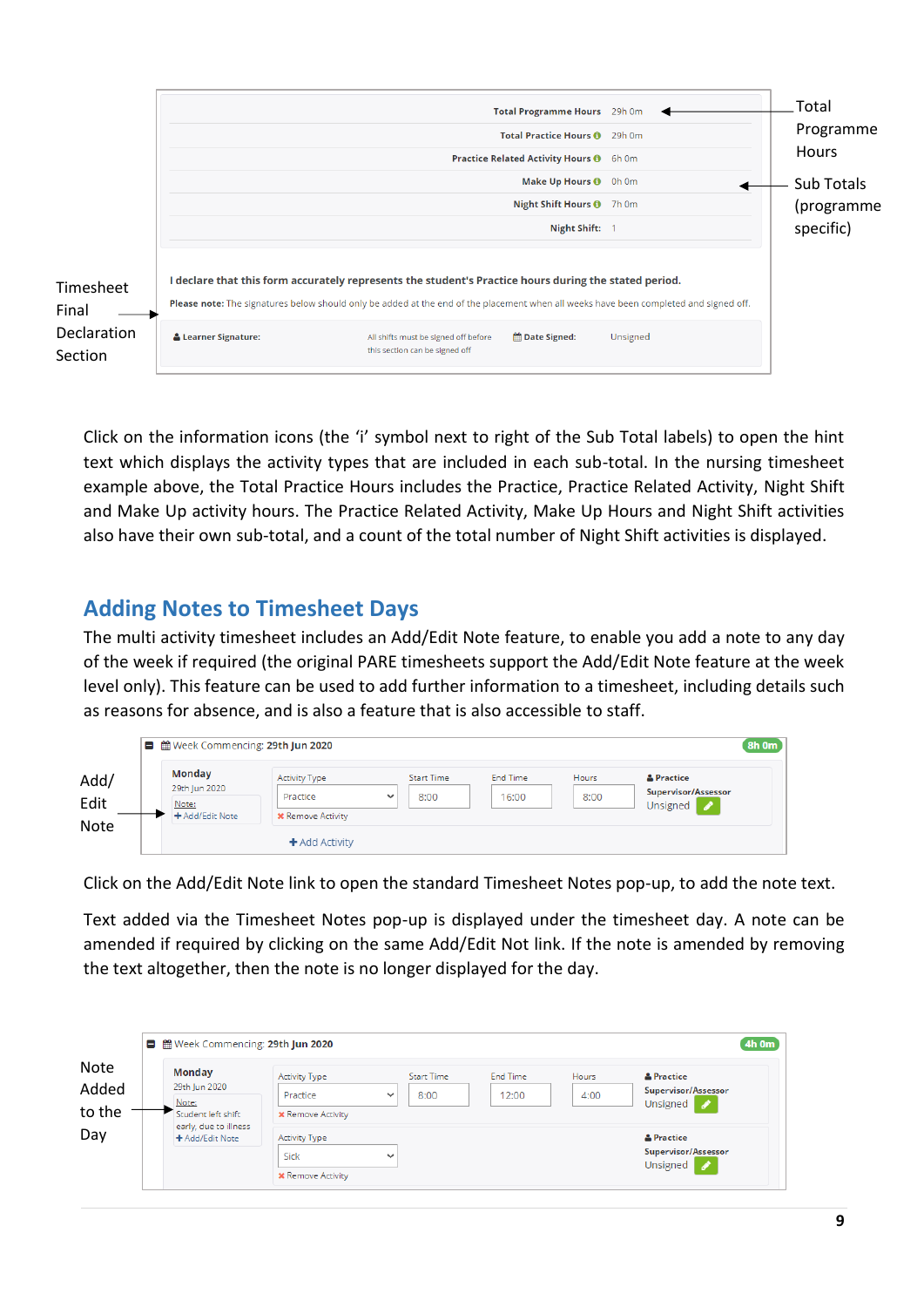## <span id="page-10-0"></span>**Signing Off the Timesheets**

The multi-activity timesheet displays the signature button for each activity type recorded for the shift. Whilst the original PARE timesheet displays the one signature label for weekly sign off, the multiactivity timesheet may potentially display a different signature label depending on whether the activity should be signed off by placement staff or academic staff. The settings for your programme will determine the signature label that you see, indicating who should sign. For most programme timesheets, signatures with a practice staff label can also be signed off by academic staff if required. It is important to ensure that your recorded hours are signed off regularly, to ensure that the hours are properly validated and as close to the completion of the shifts as possible, for which the hours are recorded.

The other signature features that are available on the original version of the PARE timesheet are also available on the new version. The 'Add Signature' green button displays against an activity for staff with appropriate access to electronically sign the activity via their own PARE account login. When you are logged in to PARE via your own PARE account login, staff can sign via the 'edit signature' feature (pencil icon next to the staff signature label). Staff signatures can also be counter-signed if required. The timesheets also include a Leaner signature in the final declaration section, for you to sign off the timesheet after all the activities have been signed off. The PARE Learner Guide contains further details regarding the use of these features.

See an example of the nursing timesheet signatures below, from a practice staff's view of the timesheet when they are logged in via their own account):



Signed off activities will display the PARE user name for the member of staff who has signed the activity. Once the activity is signed off, the activity locks down, and boxes for the activity are greyed out and become non-enterable. This is so that changes cannot be subsequently made unless the activity is unlocked, and the changes must then be verified by re-signing. The locking and unlocking functionality are essentially the same as on the original timesheet version, but at the activity level instead of the week. Note that weeks that include one or more activities that have yet to be signed off display a red indicator symbol against the week in the list of timesheet weeks. This indicates that there are undesigned activities for the week. If you hover your cursor over this indicator, you will see the associated hint text:

Unsigned Activities Indicator and hint text

| <b>Unsigned Activities</b>                  |         |
|---------------------------------------------|---------|
| <b>■ 普</b> Week Commencing: 26th Oct 2020 ● | 19h 30m |
|                                             | Oh 00m  |
| <b>□</b> @ Week Commencing: 9th Nov 2020    | Oh 00m  |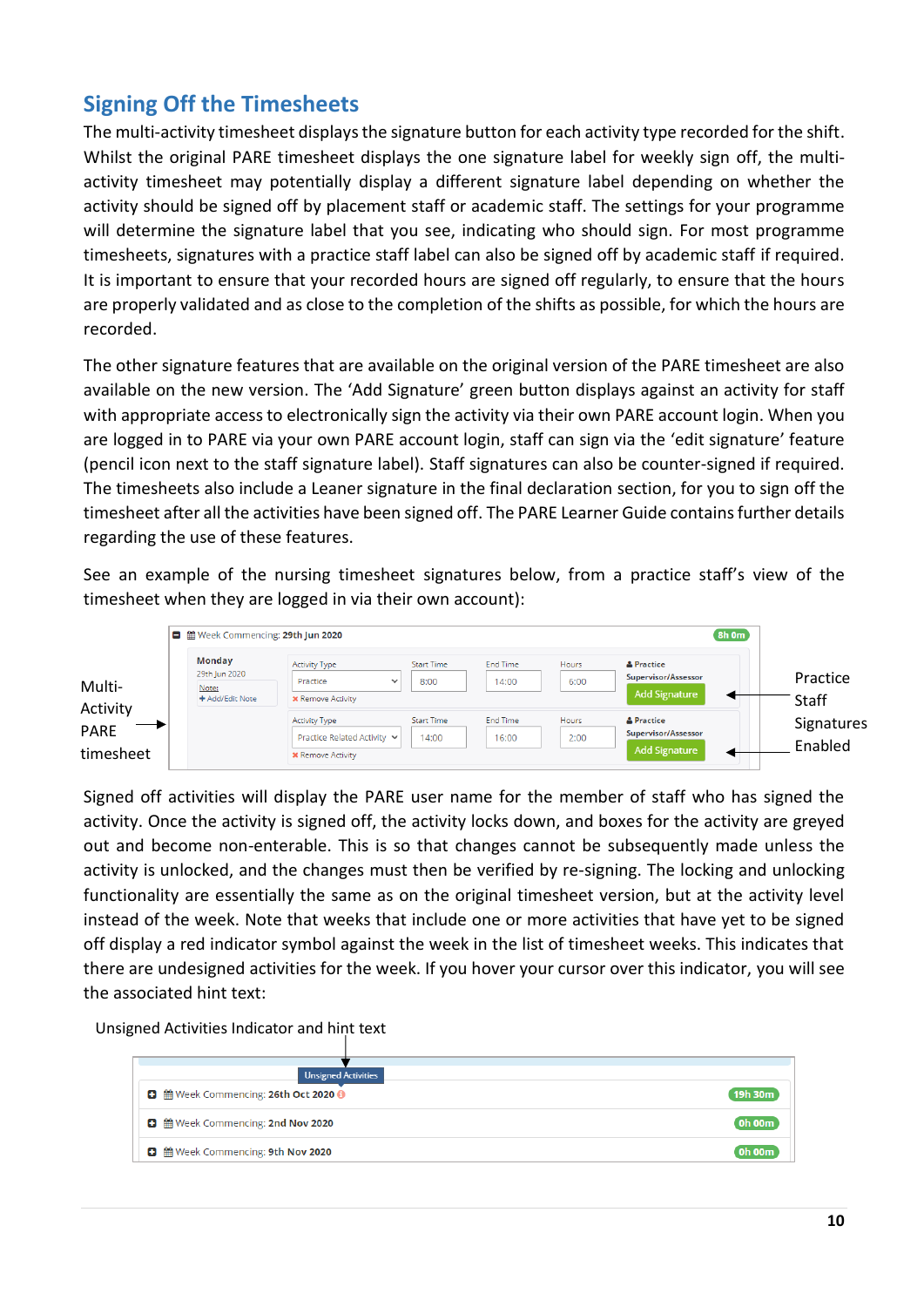A message also displays on your PARE Dashboard if the timesheet, that is the currently selected timesheet, in the Timesheet section of the Dashboard has unsigned activities:

| Dashboard                                        | <b>Timesheets</b>      |                                                  |              |  |  |  |
|--------------------------------------------------|------------------------|--------------------------------------------------|--------------|--|--|--|
| Timesheet<br>Section                             | Placement:             | Dummy Ward A1 (26th Oct 2020 => 27th Nov 2020)   | $\checkmark$ |  |  |  |
| <b>Notification</b><br>of Unsigned<br>Activities | Start:                 | 26th Oct 2020                                    |              |  |  |  |
|                                                  | End:                   | 27th Nov 2020                                    |              |  |  |  |
|                                                  | <b>Practice Hours</b>  | 19h 30m                                          |              |  |  |  |
|                                                  | <b>Theory Hours</b>    | 0h 00m                                           |              |  |  |  |
|                                                  | <b>Programme Hours</b> | 19h 30m                                          |              |  |  |  |
|                                                  |                        | There are Unsigned Activities on this timesheet. |              |  |  |  |

Once the final section of the timesheet is electronically signed, then as for the original version, the timesheet locks down, and any subsequent changes will require the timesheet itself to be unlocked before changes can be made to individual activities etc. Unlocking does not remove the data, but just the signatures. Unlocking the timesheet itself (either by clicking the unlock button at the top of the timesheet or the unlock button against the final sign off section) removes only the timesheet final signatures and not the signatures against the individual activities.

## <span id="page-11-0"></span>**Dashboard Total Programme Hours**

The total programme hours that display on your dashboard display your accumulated hours from all your timesheets, including hours from the original versions of the PARE timesheet if you had any assigned for earlier placements.

| Dashboard                                                   | Timesheets              |                                                     |  |                          |            |
|-------------------------------------------------------------|-------------------------|-----------------------------------------------------|--|--------------------------|------------|
| Timesheet<br>Section                                        | Placement:              | Demo Placement (4th May 2020 => 30th Aug 2020)<br>v |  |                          |            |
|                                                             | Start:                  | 4th May 2020                                        |  |                          |            |
|                                                             | End:                    | 30th Aug 2020                                       |  |                          |            |
|                                                             | <b>Practice Hours</b>   | 410h 30m                                            |  |                          |            |
|                                                             | <b>Theory Hours</b>     | 0h 00m                                              |  |                          |            |
|                                                             | <b>Programme Hours</b>  | 410h 30m                                            |  |                          |            |
|                                                             |                         | <b>O</b> View Timesheet                             |  |                          |            |
| <b>Total Programme</b><br>Hours, including<br>Yearly totals | Year 1 Totals           |                                                     |  | ÷                        | Expandable |
|                                                             | Year 2 Totals           |                                                     |  | A                        | sections   |
|                                                             | Year 3 Totals           |                                                     |  | $\checkmark$             |            |
|                                                             | <b>Programme Totals</b> |                                                     |  | $\overline{\phantom{a}}$ |            |

Depending on your programme on PARE, the total programme hours display may also display totals for each year of the programme. Each section indicated in the grey bars, the Year Totals and the Programme Totals, can be expanded by clicking on the arrow to the right of the grey bar, to display